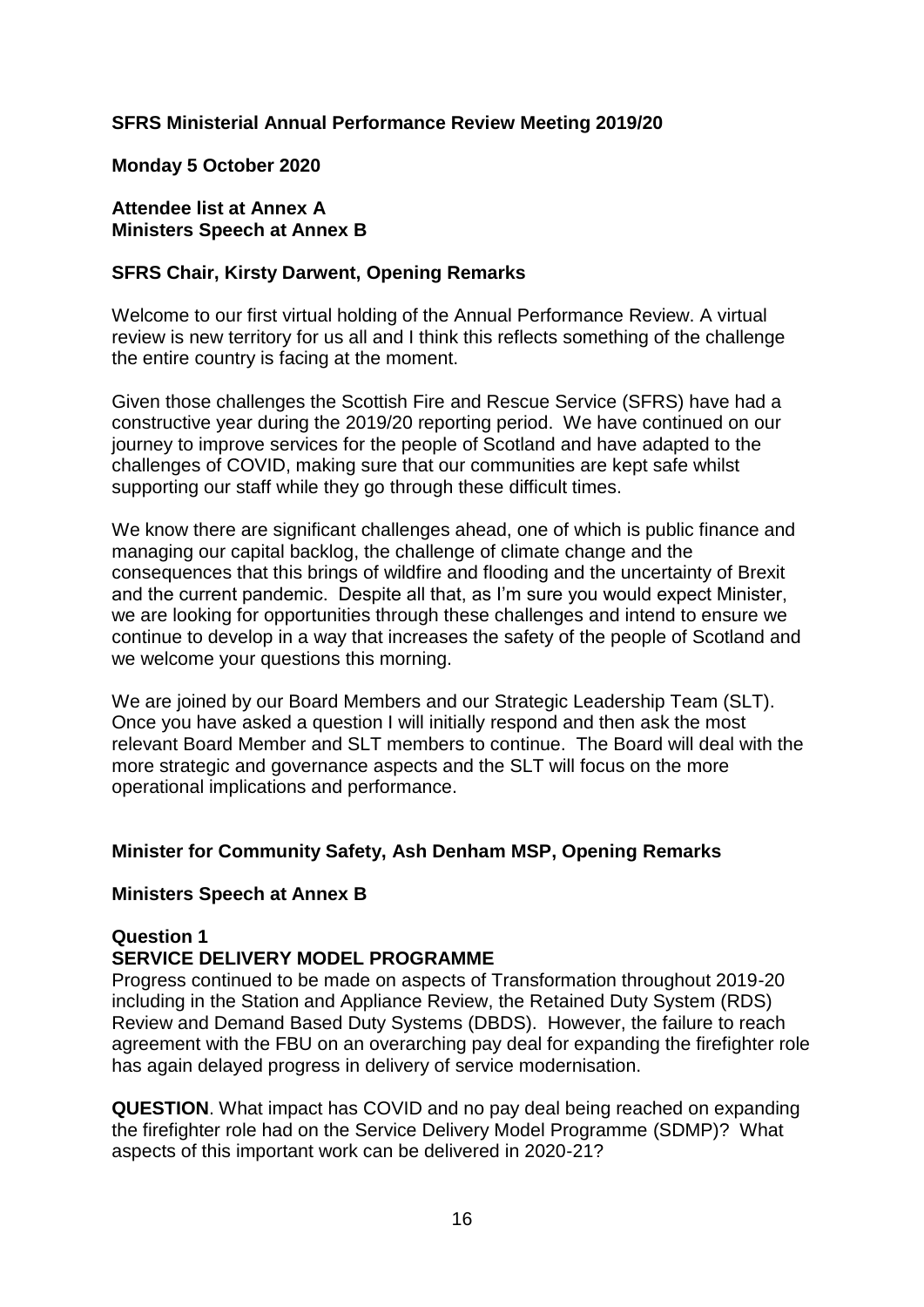#### **Response Fiona Thorburn, Chair, Transformation and Major Projects Committee**

Primarily this is about gathering and analysis of data to provide us with a very robust evidence based decision making capacity going forward with the overarching objective of having the right resources in the right place and the right time. From a Governance perspective this is managed through the Transformation and Major Projects Committee (TMPC). The Committee has regular updates and the program is subject to robust scrutiny during those updates, the Committee looks at the plans and progress against each milestone included in the plans. Phase 1 was completed successfully in December 2019, we are currently in phase 2, which is taking the data and developing the strategy and then move to Phase 3, implementation, aiming to be completed by March 2023.

#### **Response Ross Haggart, Deputy Chief Officer**

As outlined in the Annual Report, the Programme commenced in 2019 and its overall aim is to provide short, medium and long term scenario planning which informs risk analysis across Scottish communities allowing SFRS to identify where they are working within the confines of their resources and in partnership, can deliver a balanced prevention, protection and response model that will contribute to eliminating, reducing or mitigating known or predicted community risk.

The Programme covers 4 interlinked projects which cover the previously named SFRS Future Visions Project which is to be renamed as the Community Risk Index Model (CRIM) and this is an assessment of known and predicted risk across the country within the Fire and Rescue Service operating context over the next decade.

A second project is the Station and Appliance review, using the CRIM a review will be undertaken of the current stations that SFRS have across Scotland. The current station locations will be overlaid with the outcome of the risk review to determine whether assets are in the best locations to maximise community benefits in an efficient and effective manner.

Another project is the DBDS project. Operational demand varies across the 24 hour period however resourcing tends to be fairly static at all times. This project is looking to provide a means whereby more firefighters are on duty during busy periods and less during quieter periods which allows for redeployment of capacity.

Finally, there is a review of the Retained and Volunteer Duty System (RVDS), that entails the creation of an overarching strategy to identify initiatives and improvements that can be implemented to further support and strengthen these systems across Scotland. This project is focusing on recruitment, response and retention.

Moving forward will be the commencement of Phase 3 which is the implementation of Phases 1 and 2 and will involve the testing and implementation of agreed change options which will be developed as part of phase 2 (which SFRS are currently in). It is anticipated the overall programme will be completed by March 2023.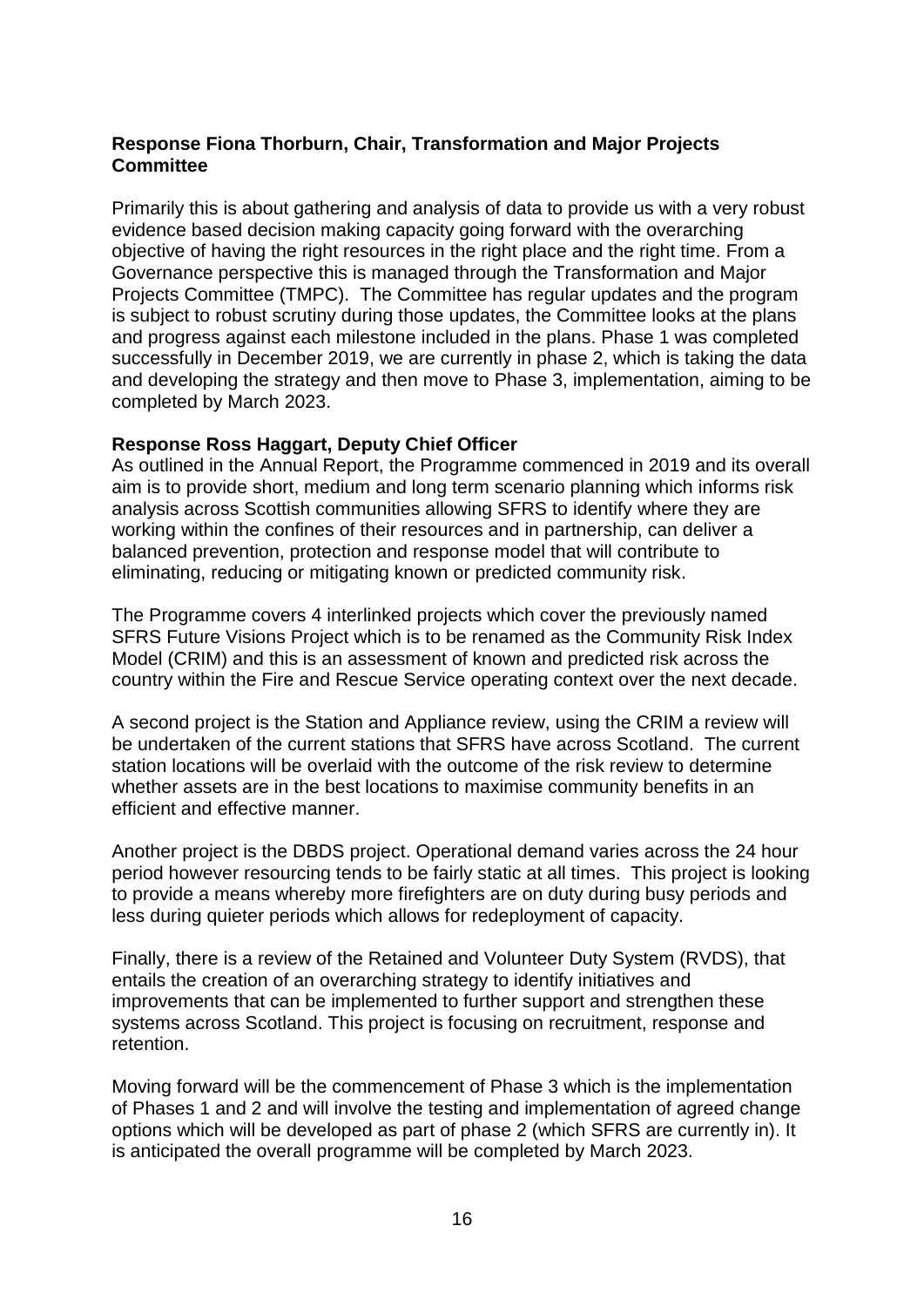As mentioned previously scrutiny is provided at the TMPC but there is also further scrutiny by a dedicated Programme Board, Senior Management Board, SLT and the SFRS Board.

#### **Minister – Follow up questions**

What will be the Greatest Challenge for the Future Visions project in achieving that transformational change?

#### **Response – Ross Haggart, Deputy Chief Officer**

The normal expected management challenges of managing such a large programme with so many overlapping interdependencies, but also having skilled resources to make that achievable. The sheer scale of the work, working on a national basis and the impact on how the service looks in communities. Good communication and understanding at a local level and tailoring services to meet local needs and risks.

#### **Response – Kirsty Darwent, Board Chair**

Notwithstanding the technical and operational challenges there may be significant reputational and political challenges and this will need very strong focused communication. We intend to ensure that there is regular communication with Scottish Government and organisational stakeholders so that we can offer assurance as we work to deliver safer outcomes for communities, and we recognise that it will not be without challenges.

## **Question 2 COVID AND EU EXIT**

COVID is likely to remain part of our way of life for a potentially considerable period of time. Therefore, many of the changes and new processes that SFRS have implemented in response to COVID may require to be maintained. I know you recognise that a reset and renew phase is an important element of the overall process and have set up a strategic group responsible for overseeing and coordinating all activity related to Reset and Renew arrangements associated with COVID. At the same time SFRS is moving back into a pre-planning phase for EU Exit and reviewing and updating Reasonable Worst-Case Scenario information, existing documents and processes, as well as the impact that concurrency of events may have.

**QUESTION**. I would be interested to hear some more detail on the work undertaken in the last year and how well prepared SFRS is to deal with and respond to a potential scenario that involves multiple concurrent events for example another wave of COVID, season flu, adverse weather and EU exit?

#### **Response - Kirsty Darwent, Board Chair**

We are as prepared as we can be for a 'No Deal' scenario and have put significant preparation into arrangements for service continuation if we were to be challenged by multiple events in the community and also to make sure we support our staff through that difficult process.

#### **Response – Martin Blunden, Chief Fire Officer**

The scenario that you described could happen. We started planning for the first EU Exit date and when that was postponed we undertook a strategic and operational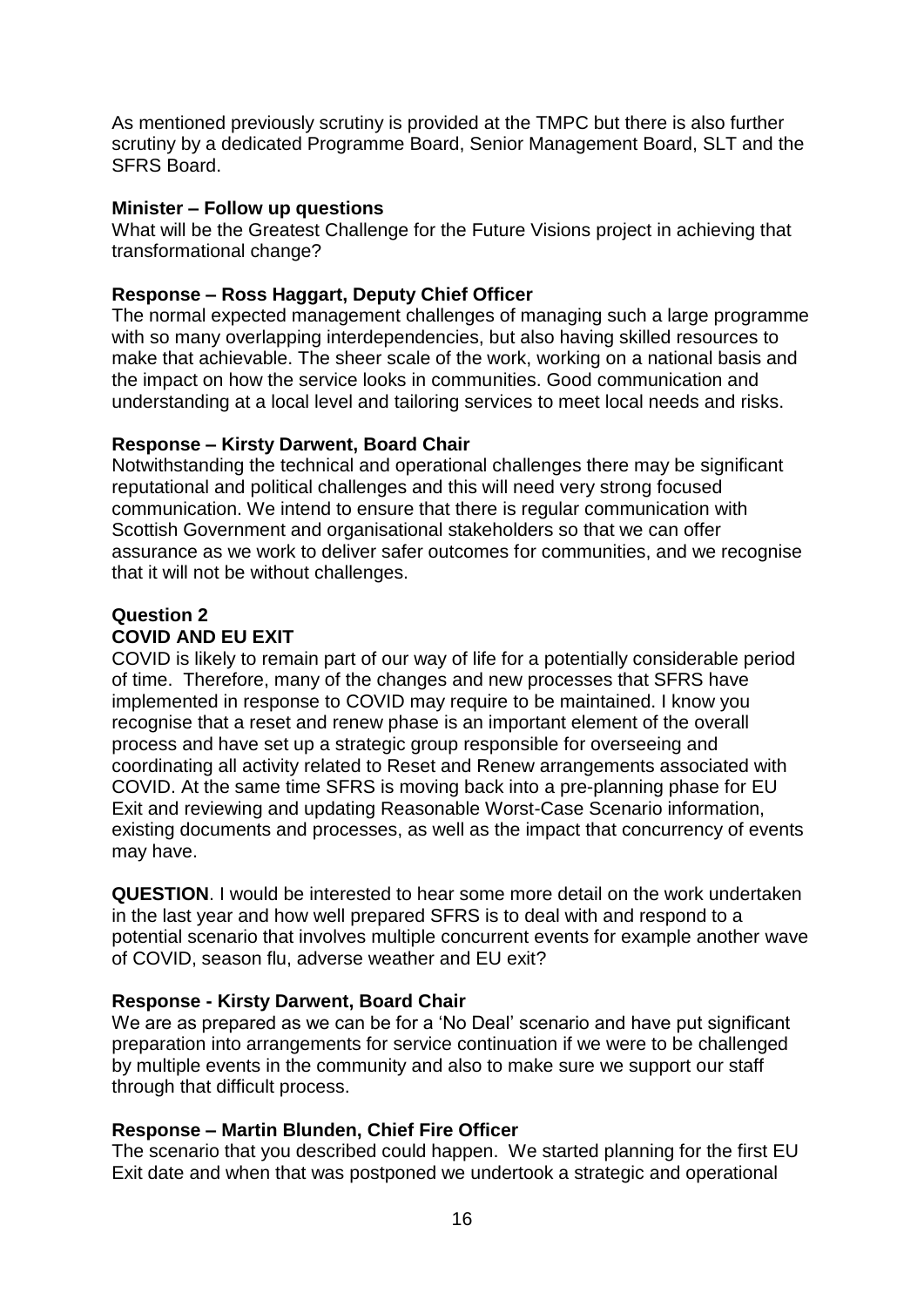debrief to make sure we identified any lessons from the initial EU Exit preparation and considered concurrent events in that planning such as severe weather, bonfire night, a flu pandemic the ongoing preparation for COP 26 and now including COVID all of which are significant.

Her Majesty's Fire Service Inspectorate (HMFSI) and Internal Audit have both helpfully reviewed SFRS EU Exit preparations and deemed them as satisfactory.

We are in the best possible position that we could be to ensure that our services continue to operate over the winter period. Concentration has particularly been around fuel, equipment and our supply chain so we have good resilience in place.

In terms of supporting our own staff we held three regional events last year to make sure those staff who are EU Nationals were supported in applying for residential status and to discuss any queries. This has been supported by a suite of comprehensive information and guidance on our dedicated internal intranet site.

#### **Question 3 PARTNERSHIP WORKING**

The annual report covers various partnership initiatives such as Asset Sharing and the Emergency Services Network in addition to the Reform Collaboration Group.

**QUESTION**. The Christie principles of our public bodies working collaboratively and sharing assets has been in place for some time now. Some good work has been done but what do you think we can do collectively to inject new vigour into this area? With public finances likely to be under sustained pressure in the next few years, what partnership working can deliver real and lasting efficiencies in SFRS?

## **Response – Kirsty Darwent, Board Chair**

We see SFRS as leaders within Christie starting from the original reform of the SFRS back in 2012/13 where we came together as one service. We have strengthened our relationships with local authorities and other key partners and those strengthened relationships are something we continue to develop through the Reform Collaboration Working Group which is a key three emergency service grouping and allows us to explore some of those changes. We have 48 shared sites across Scotland, shared with Police Scotland, Scottish Ambulance Service (SAS) and other key partners and it was a pleasure to have you open our shared Shetland base with the SAS. We have seen there that working in a shared building is about far more than sharing assets it's about building new teams and ways of working. We are looking for further opportunities to do more work of that type.

## **Response – Martin Blunden, Chief Fire Officer**

We are excited about the success of our partnership working and we have demonstrated how SFRS are at the centre of communities across the whole of Scotland. The following are some examples:

• The joint Police and Fire station at Kirkcudbright in Dumfries and Galloway is a great example of a joint emergency services hub.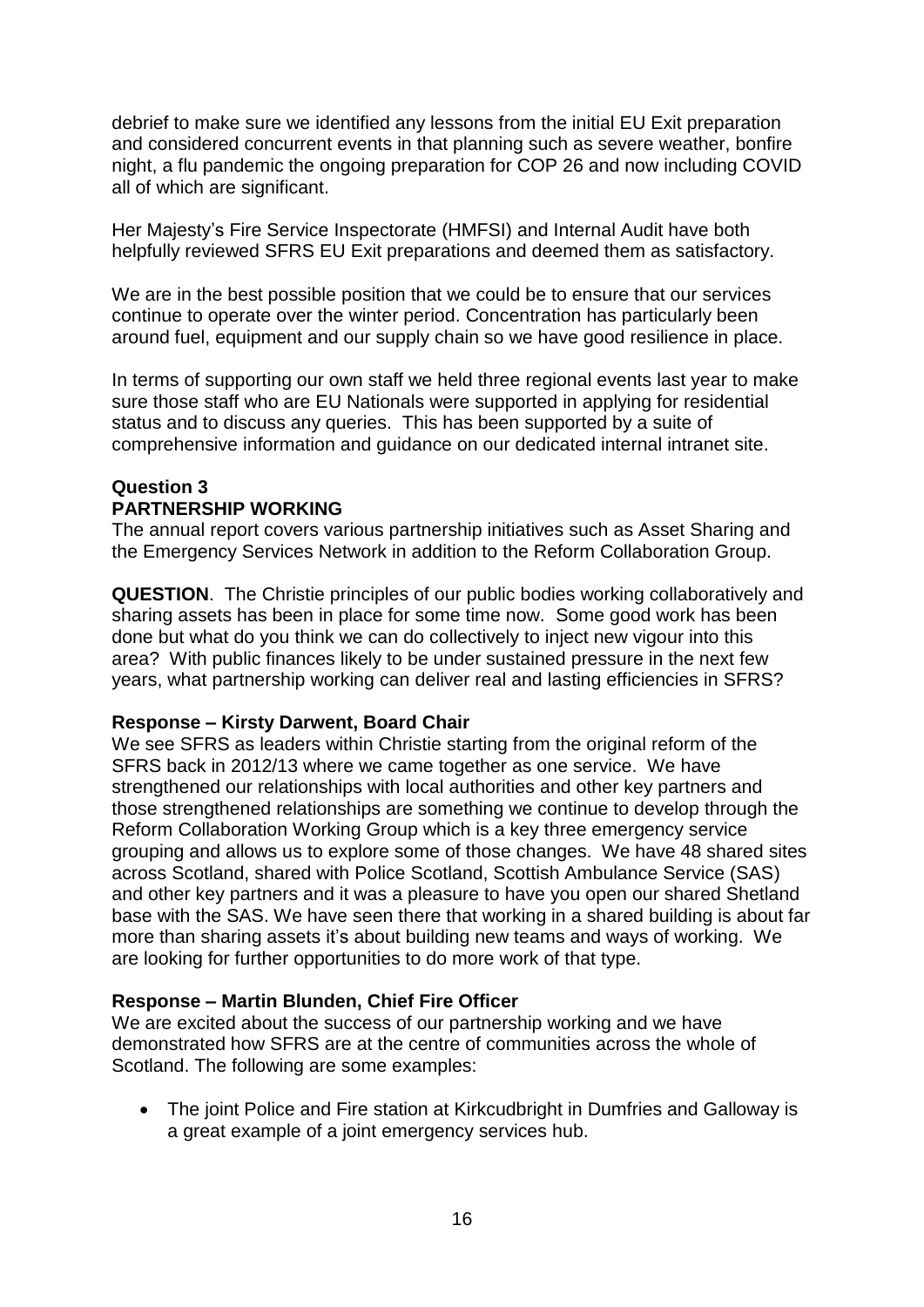- Looking at how we can deliver flu vaccinations in partnership with Highland Health Board at Dornoch and Dingwall fire stations and are working to consider how in those locations the vaccine for COVID could be delivered.
- The Shetland Islands Watch Commander who has developed an online fire safety package for children of all ages on how to detect, prevent and escape from fire and this is being delivered in partnership with the Local Authority in producing an education pack.

On a more strategic level we are looking at what our future digital strategy should be and how we share data to identify those most at risk. In respect of our fleet we are working with Police Scotland to establish a joint electrical charging network across Scotland that all three emergency services can benefit from. We are continually applying the principles of Christie to that work and our wider asset sharing work as we go forward.

## **Question 4**

## **UNWANTED FIRE ALARMS SIGNALS (UFAS)**

In the last year SFRS have invested in concerted work to reduce unwanted fire alarms signals (UFAS) and road risk, including establishing a UFAS Review Working Group and that UFAS numbers will be reported in the Fire and Rescue Incident Statistics in October indicating the impact of this work. I understand that the early response to COVID, with fewer people in offices and schools, reduced the number of fire alarms being activated when there is not fire. I know that from May 2020, you changed your response model at Automatic Fire Alarm calls whilst keeping this under constant review.

**QUESTION**: Is there learning from the lockdown experience that you can continue as part of the concerted work to reduce road risk from UFAS and road risk?

#### **Response – Kirsty Darwent, Board Chair**

We are putting a concerted effort into this area and the Board, supported by the SLT are considering the significance of the recommendations from the UFAS stock take report. The challenges this year with COVID have also offered us opportunities to assess the impact of changes to pre-determined attendances.

#### **Response – Nick Barr, Chair, Service Delivery Committee**

COVID has given the Service a unique opportunity to look at the response to UFAS given the change of environment we are now working on and putting the safety of firefighters and the public at the fore. Unoccupied buildings provided some rich data around the human interface of human factor elements around UFAS. For some context there were approximately 30,000 UFAS calls last year and this forms a critical aspect of the Service's response. A wide ranging and honest review of UFAS related matters was presented to the Board and the Service Delivery Committee (SDC) in the summer and we expect a full options appraisal to be presented back to the Board by the end of the financial year.

There has been a fantastic amount of good work across Scotland and this review has pulled together this work into one place and helps form the UFAS Review Group to develop the future strategies nationally for reducing and responding to UFAS calls.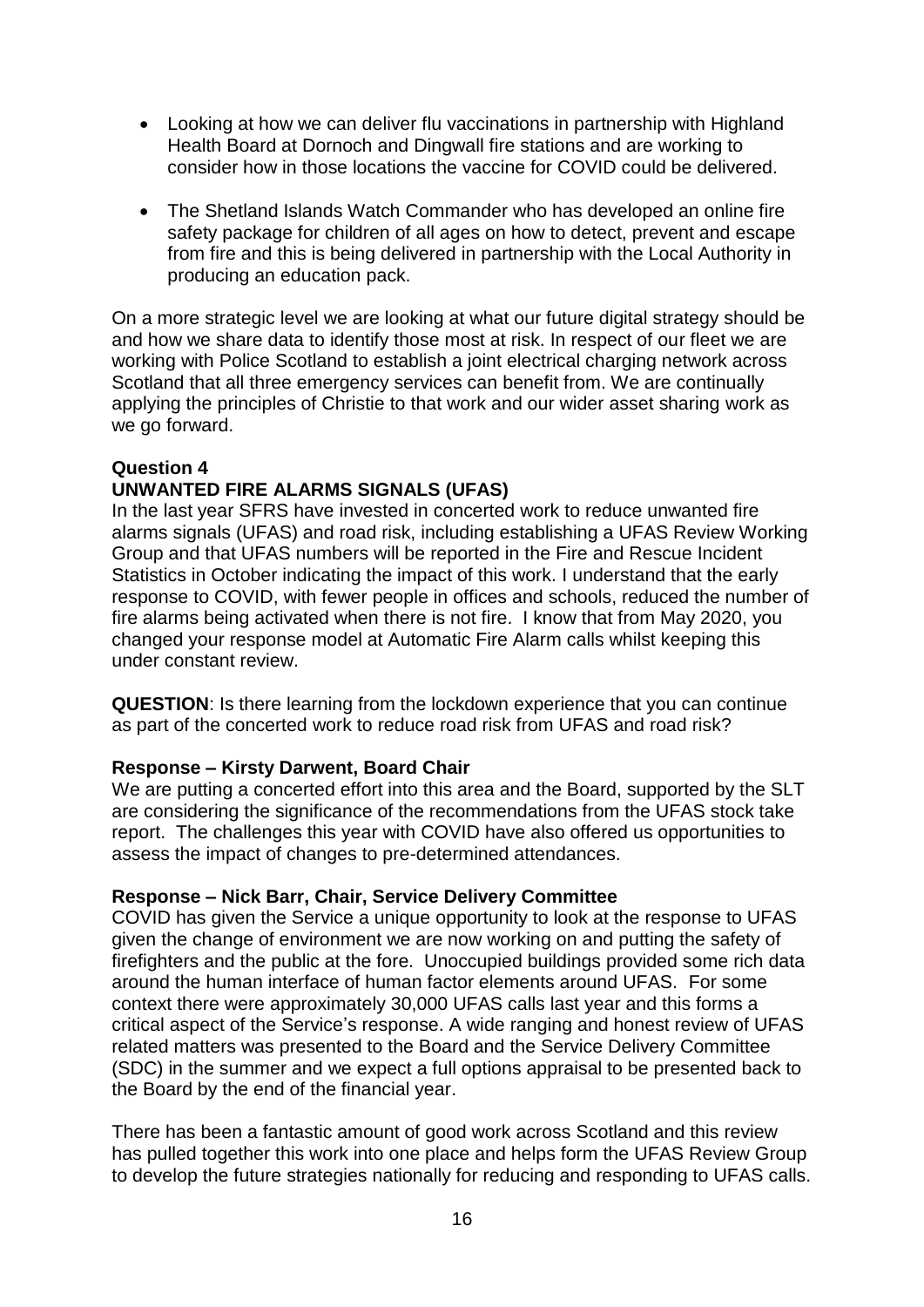Vastly reduced building occupancy during lockdown led to a 30% reduction in UFAS calls and reduced blue light journeys and associated road risk. This also meant a reduction in the risks of COVID transmission within operational crews and onto the public.

This information will now be gathered and analysed and will form a vital step in informing, with confidence, the future recommendations arising from the review.

## **Response – Stuart Stevens, Assistant Chief Officer, Service Delivery**

To provide a more operational view of progress and expand on the UFAS Stock Take Report. This was the first comprehensive and detailed study that has been conducted on UFAS. Based on the findings of this report a total of 20 recommendations have been proposed by the UFAS Working Group. These have been approved by the SLT and the SDC and include a range of recommendations for improvement and change. This work will be carried out by the UFAS Board which as mentioned has now been created and a detailed action plan has been produced. Work to deliver this action plan is being taken forward at pace with ongoing oversight and scrutiny by both the SLT and the SDC. Part of this will include more detailed performance indicators including indicators which will help better tell the story about the challenge which we face with UFAS.

Around UFAS and COVID response, in the first quarter of the year UFAS calls were down 10% for the year to date and 32% compared to the same period of last year. This again highlights the human behaviour element of UFAS calls and the impact of certain types of premises.

The default response is now 1 appliance except where there is sleeping risk where a full attendance is still sent. From 6 May to 31 August SFRS attended 4673 automatic fire alarms with amended 1 pump attendance. Due to this it is estimated that UFAS blue light journeys have reduced by 55%. There have been clear benefits which will be explored through detailed evaluation.

#### **Ministerial Supplementary Question**

What is different about this Review than previous ones in terms of seeing real results?

#### **Response – Stuart Stevens, Assistant Chief Officer, Service Delivery**

It is important to note the complexity involved in dealing with UFAS and the increase in both new automatic alarm systems and also the aging of other existing systems. The Stock Take Report has identified the need for a fundamentally different approach to be taken working with partners, business and the Responsible Person for the buildings.

# **Question 5**

#### **HOME FIRE SAFETY VISITS**

In the SFRS Strategic Plan 2019-22 there is the commitment to deliver targeted prevention activities to reduce economic and social inequalities. Community Safety Engagement activities, including Home Fire Safety Visits (HFSV), are an important part of this and over 69,000 were carried out in 2019/20. These were generally suspended in response to COVID, to protect the public and SFRS staff. They were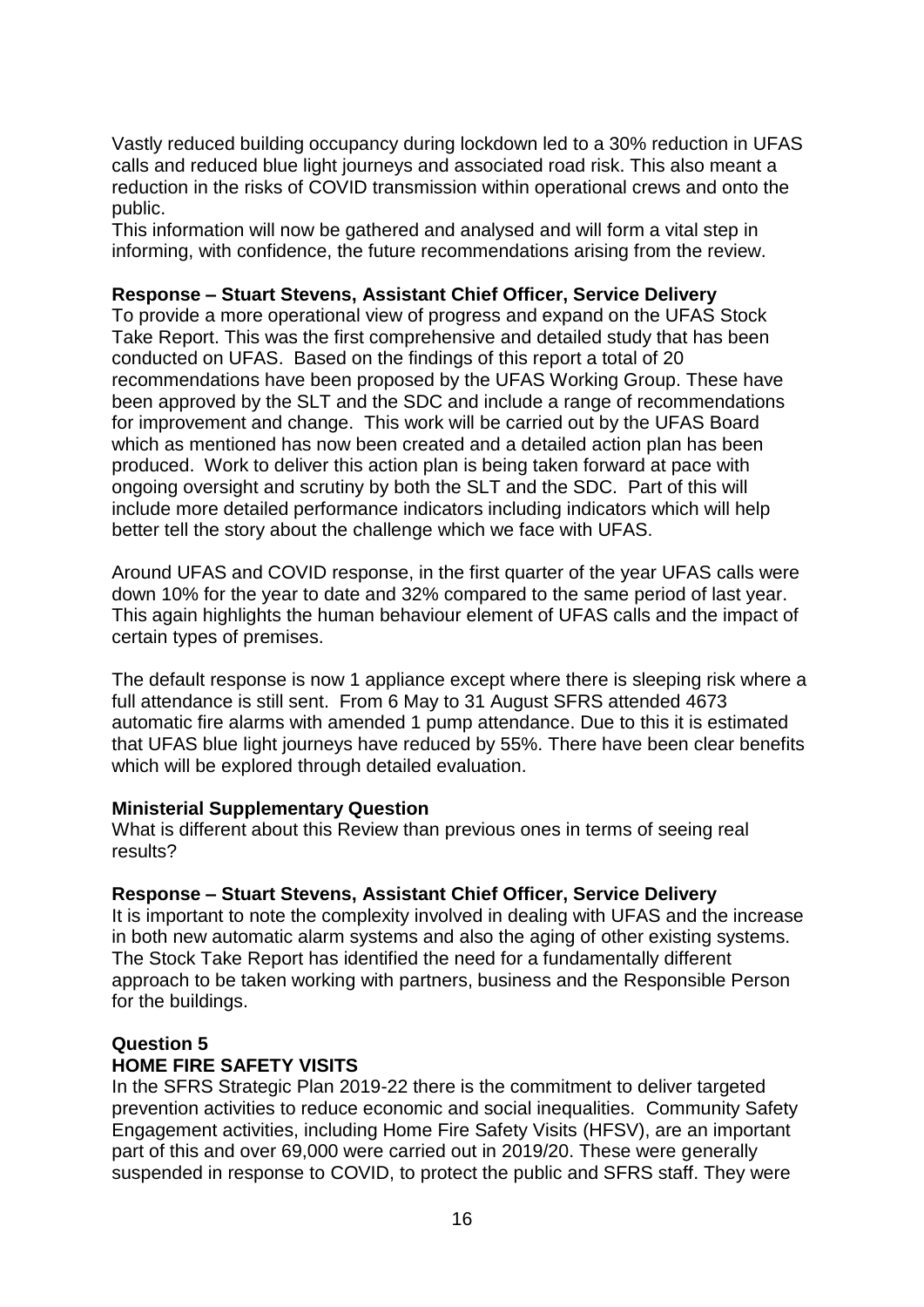continued for very high risk individuals. SFRS developed an online assessment form and using this people deemed medium/low risk given online, tailored safety advice.

**QUESTION**: Has the lockdown experience influenced how SFRS will target and deliver the home fire safety visit programme going forward – so as to contribute effectively to reducing inequalities?

#### **Response – Kirsty Darwent, Board Chair**

Addressing inequalities is a key aspect of our work as we know that although fire can affect everyone in a community, there is a higher risk for some and that is associated with inequalities and deprivation. We prioritise high risk households during this process making sure that those that are most vulnerable are protected.

## **Response – Nick Barr, Chair, Service Delivery Committee**

HFSV continue to be the key element of the Service's strategy in reducing fires and moving on from focusing on overall numbers of visits to prioritising high risk homes and vulnerable people.

COVID has forced the SFRS to maximise effectiveness whilst reducing the risk to the public and firefighters. Partnership working was used to identify the people most at risk and in need of intervention, and the use of media messages and campaigns which had to be developed quickly and flexibly alongside the use of telephone consultations and on-line questionnaires.

#### **Response – Stuart Stevens, Assistant Chief Officer**

There is a need to shift focus from outputs to outcomes with a targeted approach and will be even more important as the Service shifts into Safe and Well visits.

The Service also needs to consider the implications of new detection standards that are being rolled out, and again my thanks go to Scottish Government for providing funding to the SFRS to support us fitting to the new standard.

Alongside the SDMP, data sets and mapping are being developed to map community risk which can be used by frontline staff to target visits more intelligently.

COVID Response – the HFSV programme was suspended from 18 March 2020 to prioritise virus suppression, protect communities and the SFRS workforce. There were 2 exemptions, where there was a risk of fire related crime or where premises had faulty or no smoke detection.

In response to increase in fire deaths a strategic case conference was held and this included Scottish Government representation. This led to identification of common risk factors and a 6 point action plan developed which included the establishment of the "make the call" campaign. This also involved local and national partnership working and use was made of the COVID specific partnership arrangements such as local resilience partnerships and humanitarian assistance hubs in order to access the most vulnerable including those who were 'shielding'.

## **Question 6**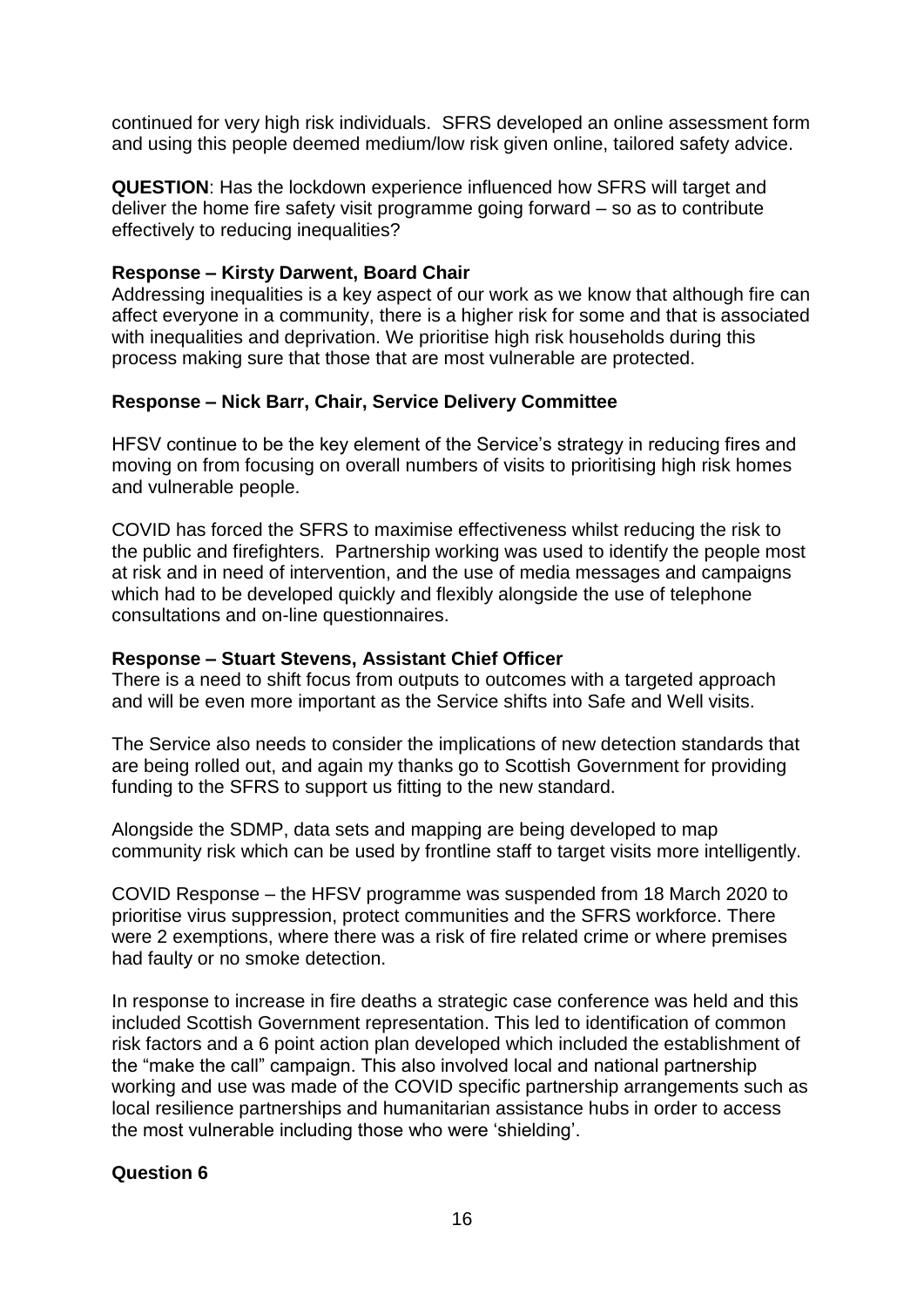## **RACE EQUALITY**

SFRS has introduced various initiatives around recruitment to ensure a wider representation of candidates, including a positive action strategy. However, change of this type can only happen at the pace of new people joining the Fire and Rescue Service. SFRS also undertakes diversity awareness training.

**QUESTION**. The Black Lives Matter campaign has been a wake-up call. I know SFRS takes equality and diversity seriously and has well established strategies in place. However, I would be interested to hear of any new initiatives, either in place or planned to ensure that SFRS can be held up as an exemplar organisation in how it treats both its staff and the wider public, particularly from the Black and Ethnic Minority groups?

## **Response - Primrose Stark, Chair, Staff Governance Committee**

SFRS aims to be a Best Practice employer and continues to strive for that through all policies and practices, Equality and Human Rights Impact Assessments are carried out on all aspects of decision making. The Service is starting to consider the wider aspects of race and ethnicity as a norm so it becomes part of the normal practice of the organisational culture.

It's important to the Service that the workforce profile more closely reflects the communities it serves and through Staff Governance one of the key objectives is to develop positive action initiatives to improve attraction of the service to candidates from underrepresented groups during recruitment. The Service has been successful in beginning to address gender equality through its previous recruitment campaign. The next campaign will focus on Black, Asian & Minority Ethnic (BAME) profile.

#### **Response – Liz Barnes, Director of People and Organisational Development**

As mentioned, our next recruitment campaign will focus on attracting BAME members of Scotland's communities to join the Service and we are aligned to a number of initiatives in support of Black History Month.

We have recently strengthened our training for new and current staff and this is now on a rolling cycle of mandatory training which includes race awareness and unconscious bias.

SFRS is contributing to the Cross-Justice Working Group on race, the first meeting of which takes place in October 2020.

Introduced into the SLT BAME champions at SLT level and they will be working to raise the profile of the BAME community within SFRS.

#### **Q7**

## **EVALUATION TOOLKIT**

SFRS have an evaluation toolkit to help ensure worthwhile initiatives are fully considered and rolled out across the country if appropriate.

**Question**. I was interested in seeing some examples of new initiatives including work on preventing Human Trafficking in Glasgow and the use of virtual reality technology to help with Road Safety in South Lanarkshire. I'm interested to hear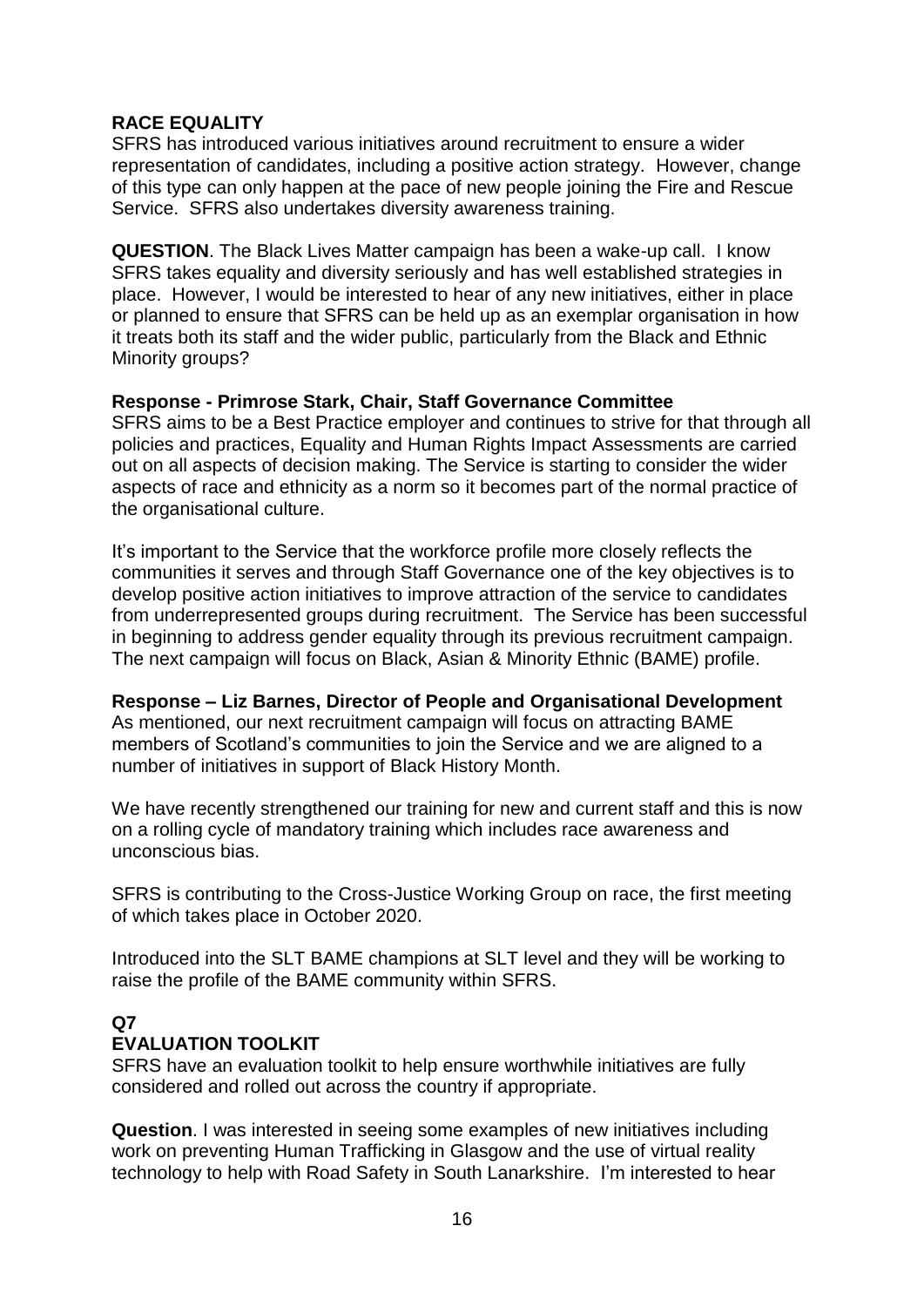more about how SFRS uses the Evaluation Toolkit to ensure these potentially life changing initiatives are rolled out across Scotland?

#### **Response Kirsty Darwent, Board Chair**

We are excited about these developments and the use of technology and toolkits to keep people safe.

## **Response – Ross Haggart, Deputy Chief Officer**

The evaluation toolkit ensures SFRS can learn from every experience across the organisation. Initiatives are run at a local level and the evaluation framework allows these to be framed in response to something that is happening locally that SFRS would like to positively influence and the toolkit helps to understand what needs to be done and how it can done. Personnel across the country can access the toolkit to help inform local decision making. All completed evaluations are accessible to all SFRS personnel via a dedicated section of the iHub intranet system. They can then consider if an initiative could be successfully implemented within their local area.

# **Question 8**

#### **OPERATIONAL ASSURANCE**

SFRS has a well-developed system in place to debrief staff after all significant incidents. However, it can be a challenge in converting lessons identified into actual operational improvements.

**Question.** The process of identifying lessons is well established in SFRS. I was interested to read the case study about the major fire at the school in Dunfermline. Can you provide some specific examples in that case or others where lessons identified in debriefs have resulted in operational changes which have benefited firefighters or the communities they protect?

#### **Response - Kirsty Darwent, Board Chair**

Learning from operational incidents and using operational assurance systems to improve how we deliver safety is a key aspect of what we do.

#### **Response – Stuart Stevens, Assistant Chief Officer, Service Delivery**

Every major incident we attend an operational assurance process is carried out. SFRS has well developed processes to ensure operational learning is identified from incidents. Learning from recent incidents such as Dunfermline High School has informed reviews of our standard operational procedures, operational tactics, knowledge of the built environment and our mobilisation protocols and the impact of social media. A more recent example of that operational assurance and debrief process that has been instigated was following the Stonehaven train crash.

#### **Stakeholder Submitted Questions**

#### **Stakeholder - Health Facilities Scotland submit the following question on behalf of NHS Scotland Boards.**

National Health Service (NHS) Scotland has been working alongside SFRS colleagues to minimise the number of UFAS in our healthcare premises. One particular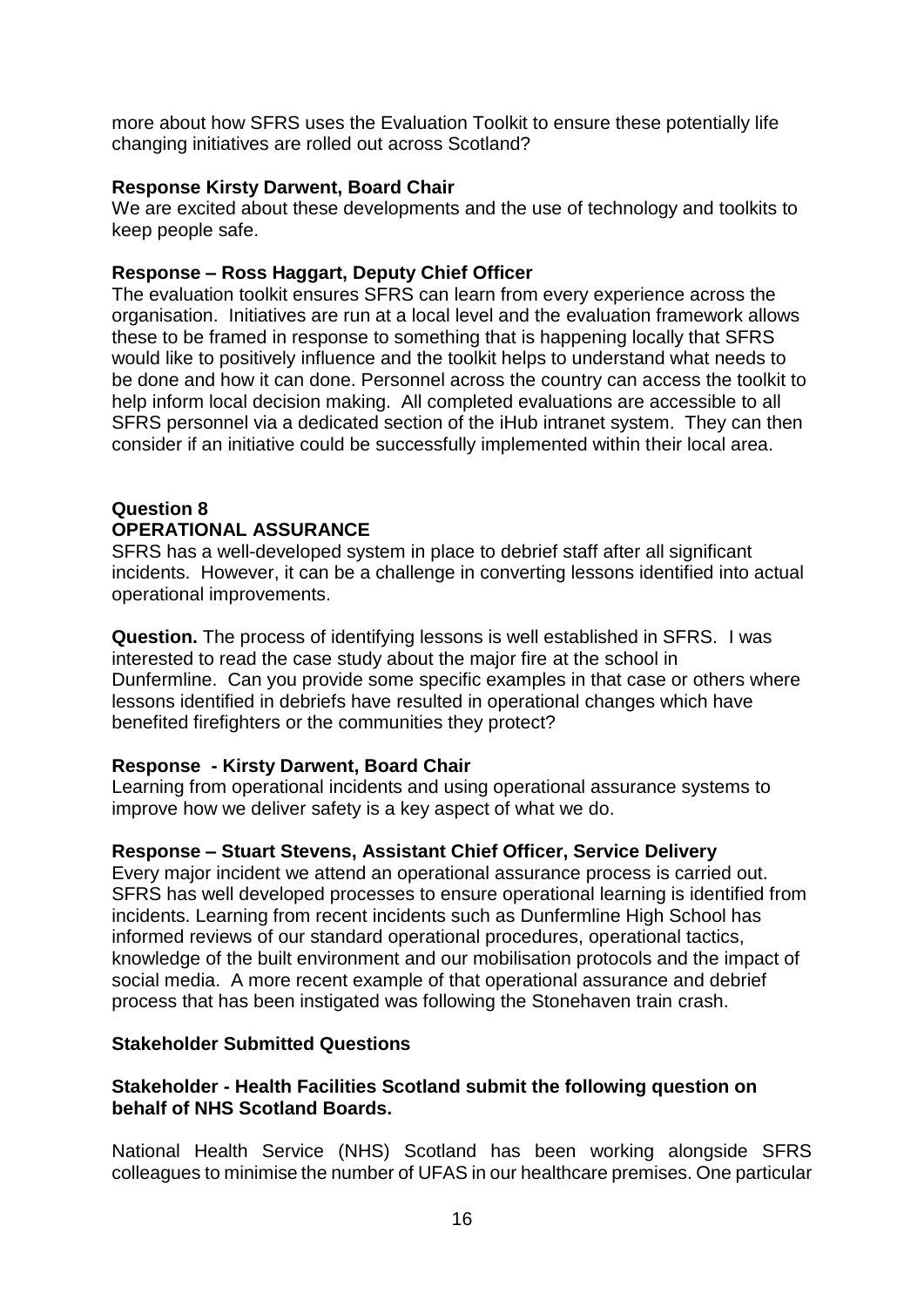aspect has been the strengthening of procedures to ensure a 999 call is made in support of automatic calls through Alarm Receiving Centres. This ensures that oncoming fire crews are alerted as to the nature of an incident and can reduce their attendance if it is a confirmed UFAS. However this is not considered as a reduction in unwanted signals in SFRS recording system. It is noted in the Annual Performance Review 2018-2019 that a new UFAS recording system had been implemented with the capacity to identify blue light mobilisations.

#### **Is there a proposed mechanism whereby 999 calls that result in a reduced attendance at an incident are recognised as a reduction in UFAS activity**?

#### **Response –Kirsty Darwent**

We are delighted to have a question from NHS Facilities Scotland who are one of our key partners.

#### **Response – Stuart Stevens, Assistant Chief Officer, Service Delivery**

We welcome follow up 999 calls from premises as this allows for a reduction in the attendance at UFAS incidents and we can inform the responding crew that they can mobilise at normal road speed rather than a blue light response. Whilst it reduces the number of blue light journeys it does not impact on the headline figure of UFAS as it would still be counted as an UFAS incident. It does highlight the importance of staff alarms as these can prevent the call coming through to the Service altogether and that would impact on the number of UFAS calls.

#### **Stakeholder – Health Facilities Scotland – Statement for note**

Although not directly related to the performance review, NHS Scotland would take this opportunity to thank the SFRS for their support throughout the COVID crisis in ensuring radical changes to the NHS Estate, which were necessary to facilitate patients with the virus, were achieved without compromising safety. In particular the support of SFRS teams is greatly appreciated during construction and occupation of the NHS Louisa Jordan hospital.

#### **Stakeholder – Her Majesty's Fire Service Inspectorate (HMFSI)**

What do you think will be the greatest challenges for the SFRS Future Vision project in achieving transformational change?

## **Response - Kirsty Darwent, Board Chair**

We thank the HMFSI for his questions and some of that has already been discussed in the first question of the Review today.

#### **Response – Ross Haggart, Deputy Chief Officer**

The main challenge of Future Vision is not technical difficulties it is more about clearly developing the narrative and explaining the benefits to stakeholders. This requires clear communication and extensive engagement both with SFRS staff, stakeholder and communities, SFRS are engaging with staff to hear their ideas.

#### **Stakeholder HMFSI**

There has been some positive successes with the introduction of rural full time posts in supporting the RVDS workforce. What further successes do you expect the new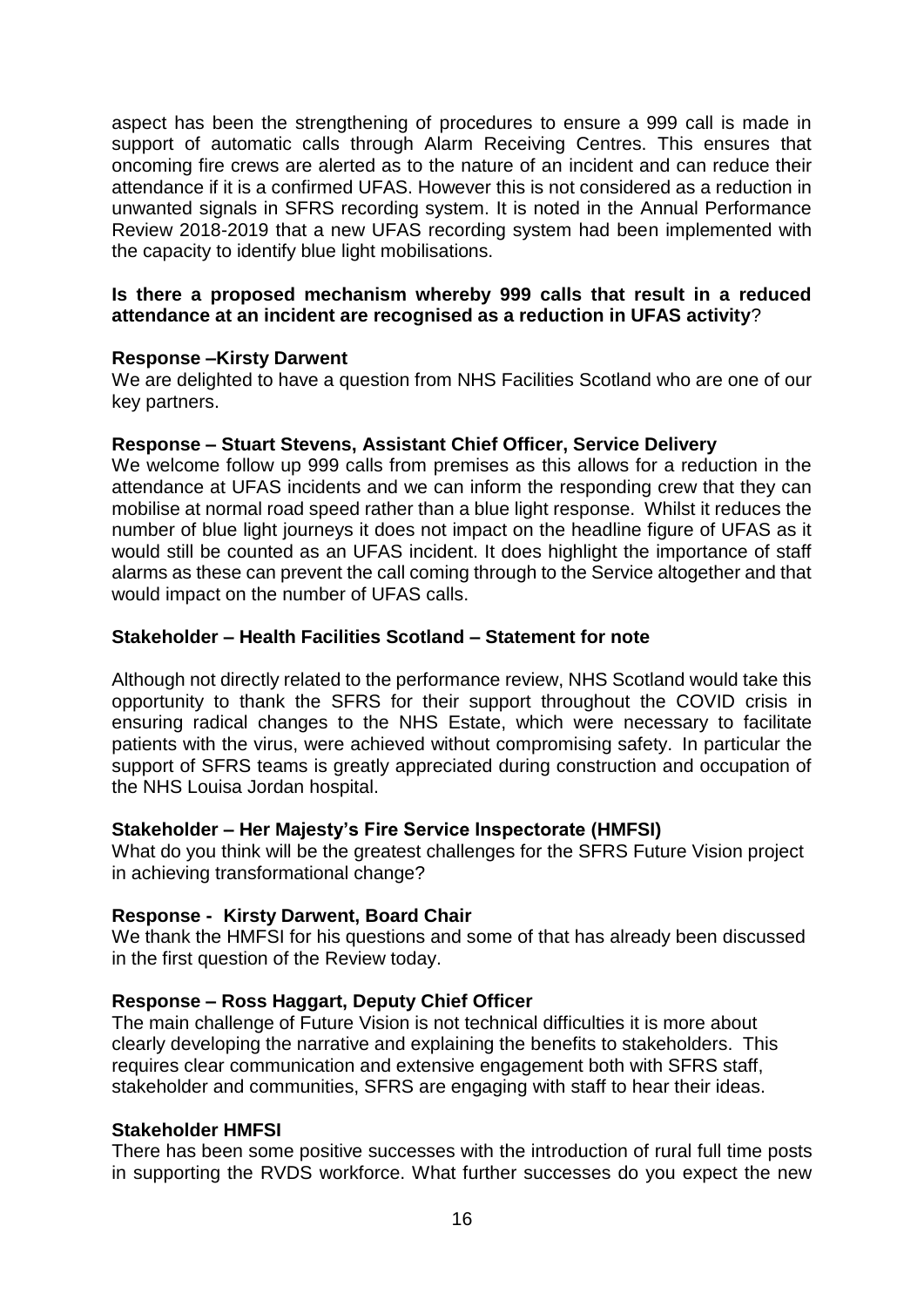RVDS project, which is part of the SDMP, will achieve, that the many previous reviews of this part of the Service have not so far produced?

## **Response – Stuart Stevens, Assistant Chief Officer, Service Delivery**

Rural full time posts have been a success. 36 are in place and a further 18 are being recruited to start in early 2021. These are showing to have a great impact within the areas they are placed and are enhancing community safety activities, supporting training and maintenance of competence and also supporting availability within rural areas.

A specific element of the Service Delivery Model Programme (SDP) is focused on the RVDS with a number of recommendations. This includes the creation of an RVDS Leadership Forum which will look at policy development, recruitment and retention.

#### **Stakeholder HMFSI**

What has been the learning from the introduction of Rapid Response Units (RRUs) and "cold-cut" technology? Has any further thought been given to rolling these out in urban areas?

## **Response – Kirsty Darwent, Board Chair**

You will recall that RRU's and Cold Cut technology were two of the very early introductions as part of the Transformation project.

## **Response – Stuart Stevens, Assistant Chief Officer, Service Delivery**

A full evaluation of RRUs has been undertaken and has been presented to the TMPC. At the moment there are no plans to roll these out to urban areas but the work being undertaking on the delivery models and station footprint may identify areas for a business case to use these in other areas.

#### **Response - Sarah O'Donnell, Director of Finance and Contractual Services**

Our fleet strategy includes environmental considerations and RRU's have been particularly useful in that regard but vehicles have to be the most appropriate for the communities that they serve. The Service Delivery Model Programme will help identify the most appropriate assets for communities.

#### **Closing Remarks**

#### **Kirsty Darwent**

Thank you Minister for the questions today. We are very proud of the SFRS and the way it has performed through the challenges of the last year and, in particular, the last 6 months since the performance year was completed. COVID has presented significant challenges and also opportunities to reflect, and it has been helpful to reiterate that and to share that story with you

## **Minister for Community Safety**

Thank you Kirsty and thanks to everyone who has taken part today. You have provided me with detailed answers to my questions that I'll now take away and consider more fully and then write to you and the Board with my comments in due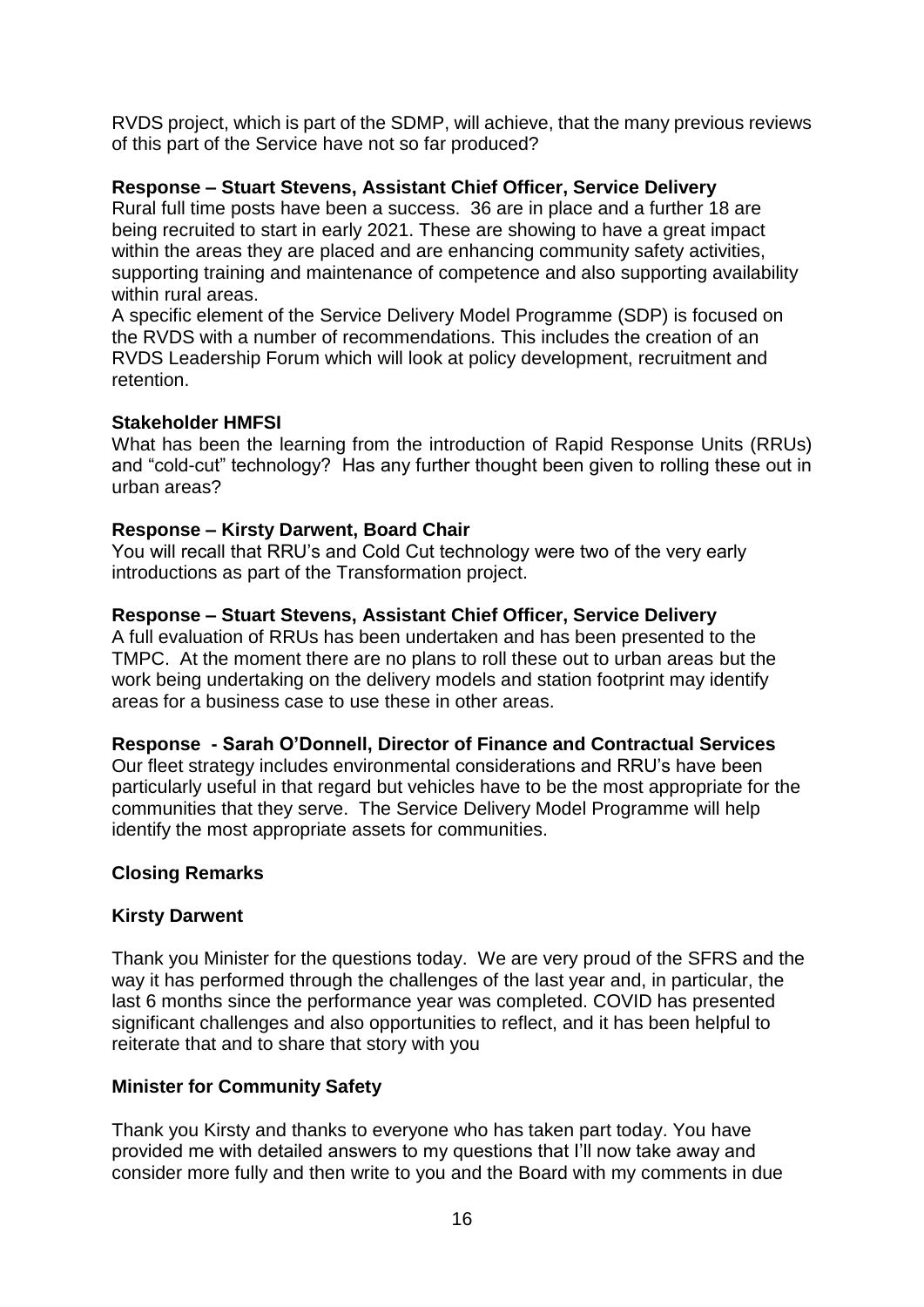course. We will also provide the stakeholders who submitted questions today with a written reply as well.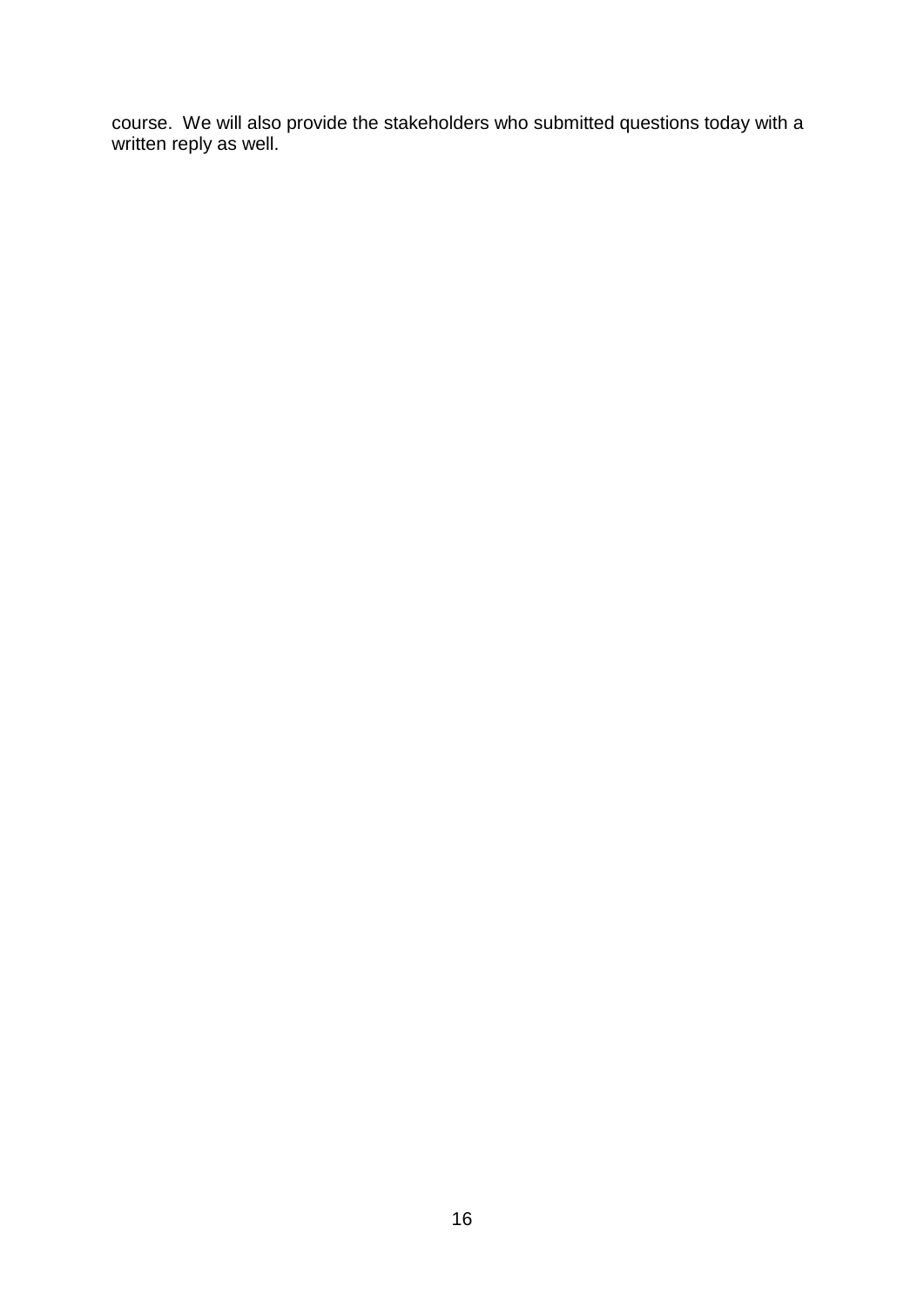#### **ATTENDEES**

Minister for Community Safety, Ash Denham

#### **SFRS Board**

Kirsty Darwent, Board Chair, Scottish Fire and Rescue Service **Board Members** Bill McQueen Marieke Dwarshuis Sid Patten Anne Buchanan Primrose Stark Fiona Thorburn Nick Barr Brian Baverstock Tim Wright Mhairi Wylie Lesley Bloomer Malcolm Payton

#### **Strategic Leadership Team**

Martin Blunden, Chief Fire Officer Ross Haggart, Deputy Chief Officer John Dickie, Assistant Chief Officer, Director Training, Safety and Assurance Stuart Stevens, Assistant Chief Officer, Director Service Delivery Paul Stewart, Assistant Chief Officer, Director Service Development Liz Barnes, Director of People and Organisational Development Sarah O'Donnell, Director of Finance and Contractual Services Mark McAteer, Director of Strategic Planning, Performance and Communications

#### **Other SFRS Attendees**

Richard Whetton, Head of Governance, Strategy and Performance Marysia Waters, Head of Communications and Engagement Alasdair Cameron, Group Commander, Board Support Manager Debbie Haddow, Executive PA to Chair of the Scottish Fire and Rescue Service **Board** 

#### **Scottish Government**

Tom Hardy, Head of Fire and Rescue Unit Derek Smith, Team Leader, Fire and Rescue Unit Lynn Mills, Policy Officer, Fire and Rescue Unit Erin O'Connell, Private Secretary, Minister for Community Safety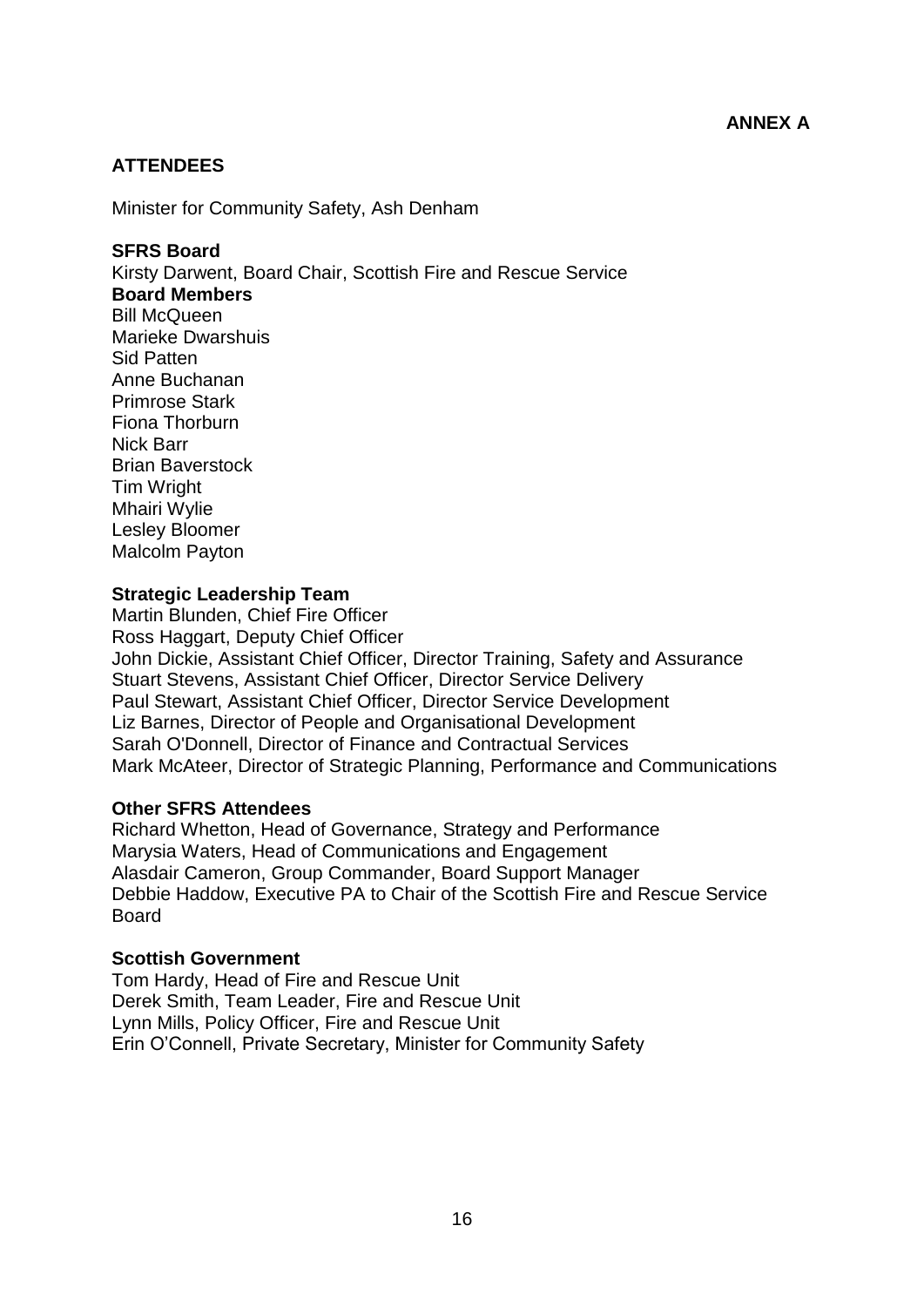#### **ANNEX B**

#### **Minister for Community Safety- Opening Remarks**

Thank you Kirsty for those opening remarks to what is a somewhat different Annual Review than any of us has previously experienced. I trust that the technology will not fail us but if it does then I am content that we continue the Review by correspondence.

As always I am delighted to be conducting what is now the seventh SFRS Annual Performance Review and to take this opportunity to reflect back on the last 12 months of SFRS's business and discuss certain aspects of performance with the Board.

As we know this meeting allows Government and members of the public to look at the Service's performance and is an opportunity for the Board to update us on all of the positive work that has been done. It would also normally give our communities and stakeholders the chance to put their questions directly to the SFRS Board and gives us the chance to show our recognition of the vital service the Scottish Fire and Rescue Service performs to keep us all safe.

Having said that, this year due to the consequences of COVID-19, we have been unable to have the public facing element of the review. This is still an important part of this meeting and we have invited questions from stakeholders in advance of today's session and officials will ask them on behalf of those stakeholders later in the agenda.

Although this Review covers the reporting year April 2019 to March 2020 I think it would be impossible to not discuss some aspects of COVID-19 both in terms of preparation and response. I accept that discussion may stray into areas not technically within the time of the Report and Review but given the exceptional time we find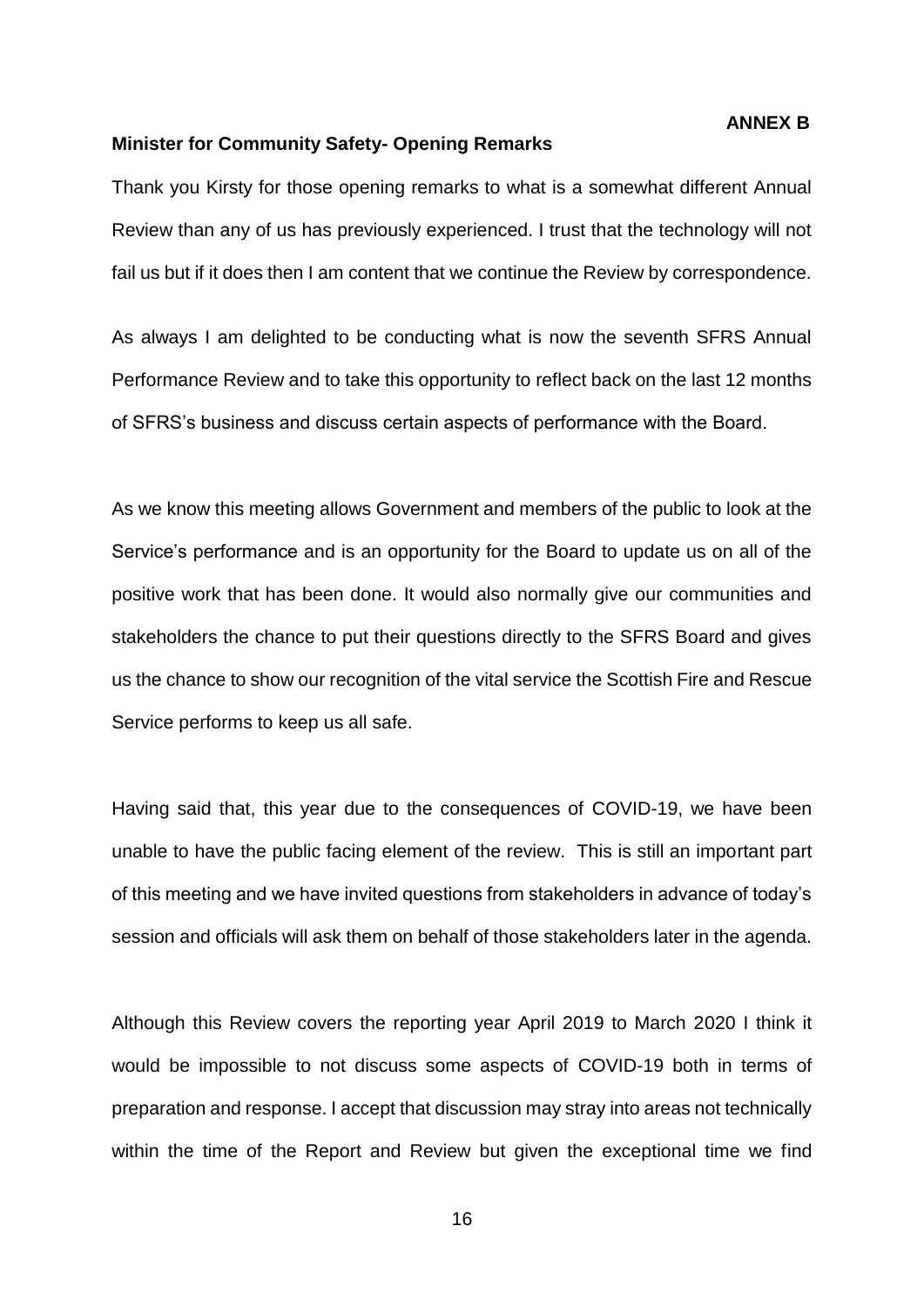ourselves in I think that is understandable and helpful to include in our conversation today.

In that context I would like it to be officially recorded how impressed I have been in the last 7 months by the SFRS and also the wider public sector. The SFRS's reputation for a can do attitude both from frontline operational and support staff right through to your Senior Leadership Team and the Board can have been no more tested than it has in these last months. These have been unprecedented times and I know there will be lessons to learn for the future but we should recognise the immense amount of professionalism and energy that SFRS has brought to is COVID-19 response.

We will discuss partnership working later but no greater example of this could be seen by the work you carried out alongside the NHS in the creation of the Louisa Jordan and other healthcare buildings, ensuring they were fire safety compliant. I know the demands placed on you at this time were great but I hope as an organisation you can be immensely proud of the work you carried out.

Now I'll turn to the content of the Annual Report for 2019/20, within which I noted a number of points.

Looking back at 2019-20 one of the biggest disappointments was the rejection of the pay deal in support of a broadened role for firefighters in Scotland. You worked incredibly hard at reaching an offer which came close to being accepted. The benefits of SFRS doing more to deliver better outcomes for our communities is still an ambition both of this Government and me personally. I know you are continuing to explore

16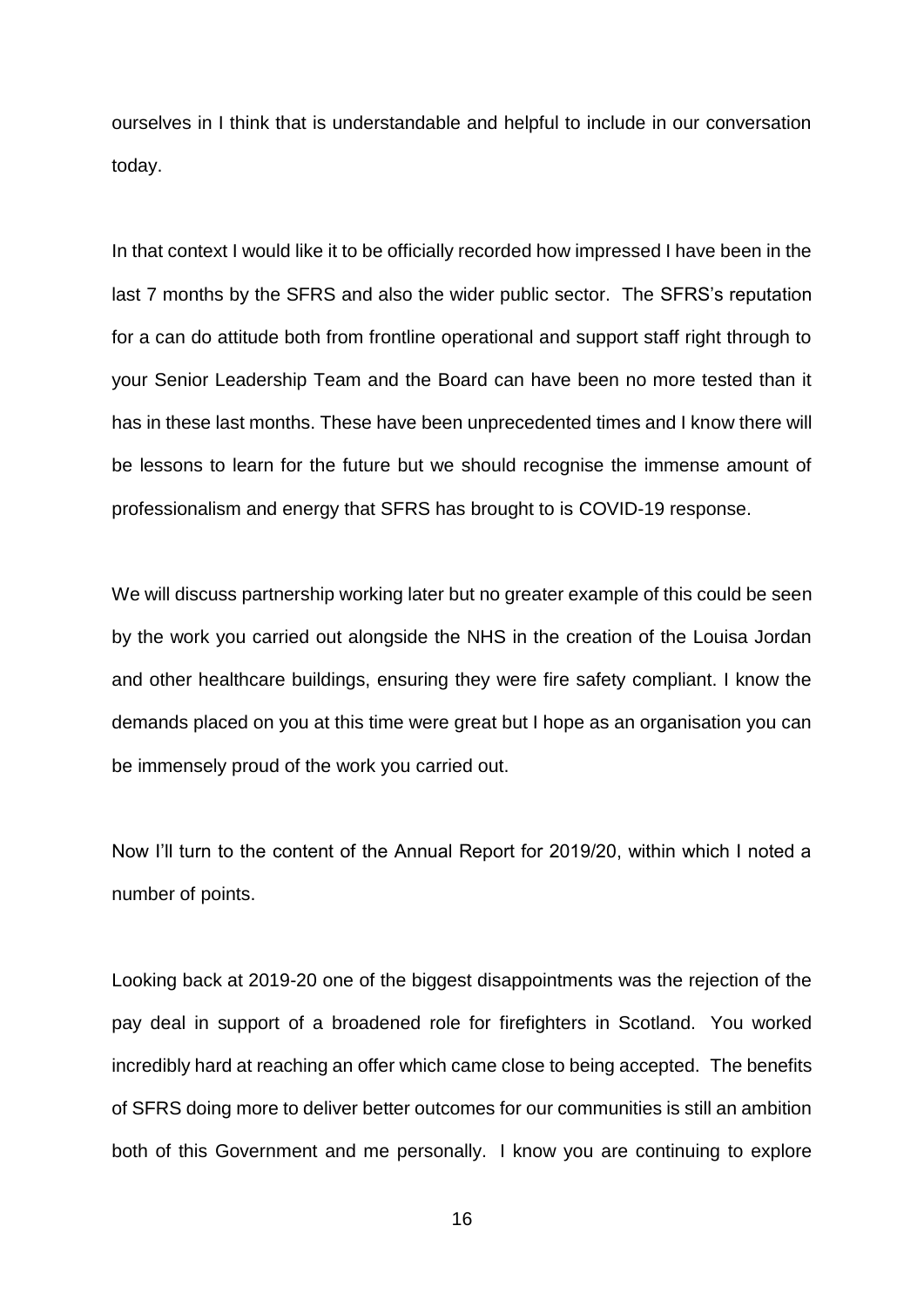other options for delivering this outcome and hope that, despite COVID, progress can be made soon.

You will recall last year we discussed the delivery of your single Command and Control Mobilising System and you updated me after the review on some delays towards completion. I noted the progress being made detailed in the report with you anticipating that a phased go-live at the three Operations Control Sites will take place between May and September 2021. I hope to keep updated on this at my regular meetings.

You discuss your continued work on reducing Unwanted Fire Alarms Signals, which I'm sure you know given my last two Annual Reviews I am bound to ask about! I was pleased to read of the UFAS Review Working Group which is now in place and we can discuss more around this later.

Although I don't have a specific question on the response to the Grenfell fire I do want to take a moment to note the work you detail has been ongoing. A good example being the White Goods Safety campaign, which in the longer term with the increase in registration of appliances will hopefully lead to a reduction in fires. It was encouraging to read that the Electrical First have seen a significant rise in website visits to check whether white goods were required for a recall, an early indication that the white goods campaign was successful in raising awareness. I am particularly aware of the essential contribution SFRS makes to the Ministerial Working Group on Building and Fire Safety and to deliver the resulting actions. Most notably this was the fire safety leaflet delivered to all residents in high rise buildings in Scotland and producing both the Practical Guidance for Existing High Rise Domestic Buildings and for Specialised

16